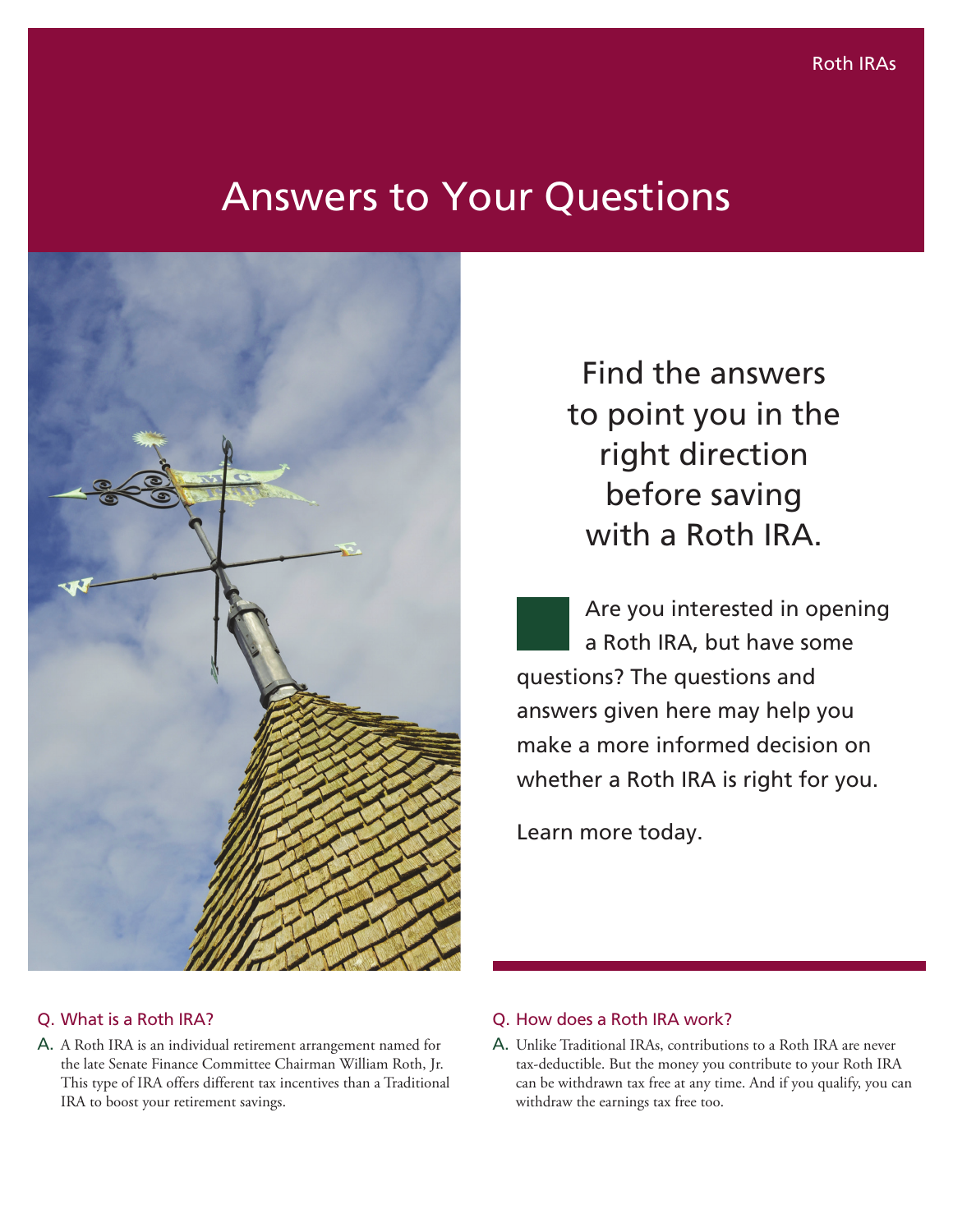# Q. Am I eligible to contribute to a Roth IRA?

A. You are eligible to contribute to a Roth IRA if

- you (or your spouse if filing a joint tax return) earn compensation from employment, and
- your earned compensation (or you and your spouse's combined compensation if filing a joint tax return) is less than or within the applicable IRS limits.

See below for the current income eligibility limits. If your modified adjusted gross income (MAGI) falls within the limits, you may contribute a portion of the annual contribution limit. If it is higher than the limits, you are not allowed to contribute to a Roth IRA for that year. You may want to seek competent tax advice when determining eligibility.

| Income Eligibility Limits*         |      |                      |                          |                                      |
|------------------------------------|------|----------------------|--------------------------|--------------------------------------|
| <b>Tax Filing</b><br><b>Status</b> |      | Full<br>Contribution | Partial<br>Contribution  | <b>No</b><br>Contribution<br>Allowed |
| Single                             | 2017 | \$118,000<br>or less | $$118,000-$<br>\$133,000 | \$133,000<br>or more                 |
|                                    | 2018 | \$120,000<br>or less | \$120,000-<br>\$135,000  | \$135,000<br>or more                 |
| Married,<br>Filing<br>Jointly      | 2017 | \$186,000<br>or less | \$186,000-<br>\$196,000  | \$196,000<br>or more                 |
|                                    | 2018 | \$189,000<br>or less | \$189,000-<br>\$199,000  | \$199,000<br>or more                 |

\*These limits are subject to annual cost-of-living adjustments.

#### Q. How much can I contribute to a Roth IRA?

A. If you meet the eligibility requirements, you can contribute 100 percent of your annual compensation up to \$5,500 for 2017 and for 2018 (\$6,500 if you are age 50 or older). Contribution limits are subject to annual cost-of-living adjustments (COLAs).

#### Q. What is the deadline for making Roth IRA contributions each year?

A. You have until the due date for filing your federal income tax return for the year to contribute to your IRA. For most individuals, this is April 15.

#### Q. Am I eligible for a tax credit for my Roth IRA contribution?

- A. If your income falls within certain limits, you may qualify for the saver's tax credit of up to \$1,000. In addition, you must
	- be at least 18 years of age at the close of the taxable year,
	- not be eligible to be claimed as a dependent by another taxpayer, and
	- not be a full-time student.

See IRS Publication 590-A, *Contributions to Individual Retirement Arrangements (IRAs)*, or consult your tax advisor to find out if you are eligible for this credit.

## Q. Can I own and contribute to more than one Roth IRA?

A. Yes. If you sign one Roth IRA plan agreement and make subsequent contributions under that same agreement, only one Roth IRA exists. If you sign more than one plan agreement for a Roth IRA, then you own multiple Roth IRAs and can make contributions to each one. But you must aggregate all of your IRA contributions for the year and stay within the applicable limit. *Continued on next page.*

#### Q. Can I own and contribute to both a Traditional and Roth IRA?

A. Yes. You can contribute to both types of IRAs for the same year. But the total of the contributions that you make to both types of IRAs for the same year cannot exceed your annual contribution limit.

## Q. Can I still contribute to a Roth IRA if I participate in another retirement plan?

A. Yes. Your participation in an employer-sponsored retirement plan will not affect your eligibility to contribute to a Roth IRA (assuming compensation requirements are met).

## Q. Will contributing to my Roth IRA affect the amount that I can contribute to my employer-sponsored retirement plan?

A. No. The amount you contribute to your Roth IRA will not affect the amount you contribute to your employer-sponsored retirement plan.

#### Q. Can other retirement plan assets be deposited into a Roth IRA?

A. Yes. Eligible assets from most employer-sponsored retirement plans, such as your 401(k) plan, can be rolled over to Roth IRAs. Check with the administrator of your plan. Traditional IRA and savings incentive match plan for employees of small employers (SIMPLE) IRA assets also can be moved to Roth IRAs. These types of transactions generally are taxable to you.

#### Q. Can I move my Roth IRA assets into a retirement plan or a Traditional IRA?

A. Movement of Roth IRA assets to employer-sponsored retirement plans is not allowed. Under certain circumstances, Roth IRA assets can be recharacterized to Traditional IRAs or SIMPLE IRAs.

## Q. Can I move money from one Roth IRA to another Roth IRA that I own?

A. Yes. A transfer or rollover between your Roth IRAs is always tax-free and can be done regardless of your income.

## Q. Can I move money from my Traditional IRA to a Roth IRA?

A. Yes. Moving Traditional IRA assets into a Roth IRA is called a conversion, which generally is a taxable transaction. Any deductible (pretax) Traditional IRA assets that are converted to a Roth IRA must be included with your taxable income on your federal income tax return for the year the conversion takes place. You also must complete and attach to your income tax return IRS Form 8606, *Nondeductible IRAs*. Note that if the conversion is completed properly, you do not have to pay an early distribution penalty tax, even if you are under age 59½. Because of the tax consequences and reporting requirements, consider talking with a competent tax advisor before converting.

## Q. Can I deposit the required minimum distribution I took from my Traditional IRA or retirement plan into my Roth IRA?

A. No. Required minimum distribution (RMD) amounts are not eligible to be rolled over or converted to a Roth IRA.